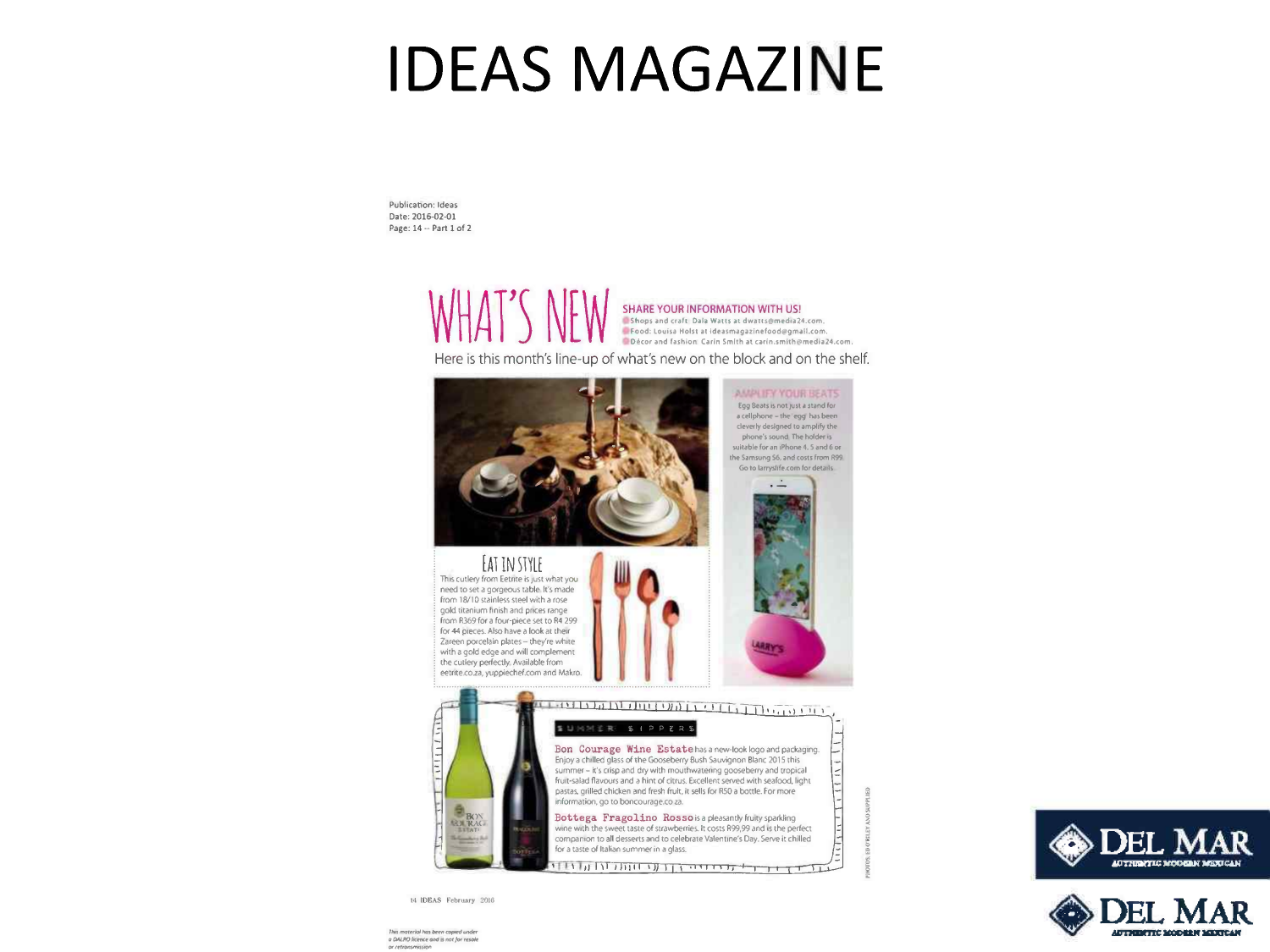Publication: Ideas Date: 2016-02-01 Page: 15 -- Part 2 of 2



muturan Wilmummon



SPECIAL COLLECTION Next time you're looking for something really special, go and browse artesense.co.za. All the products in this online shop - from jewellery and homeware to art and toys - are handmade and hand-picked by the owner, Yvette Mommsen. This cute rabbit costs R240.

wwwwwwwwwwwwww



### **KEEN TO CROCHET?**

Karen Adendorff knows her stuff when it comes to crochet and her new book, Crocbet: Ideas and *Patterns for Women*  (HankiDori), has projects for clothes, accessories and jewellery with Bohemian flair, With the lovely photos, diagrams and instructions for the basic stitches, at Rl60 it's worth every cent.

February 2016 IDEAS 15





**This moterial has been copied under**  $a$  DALRO licence and is nat for resale  $or$  retransmission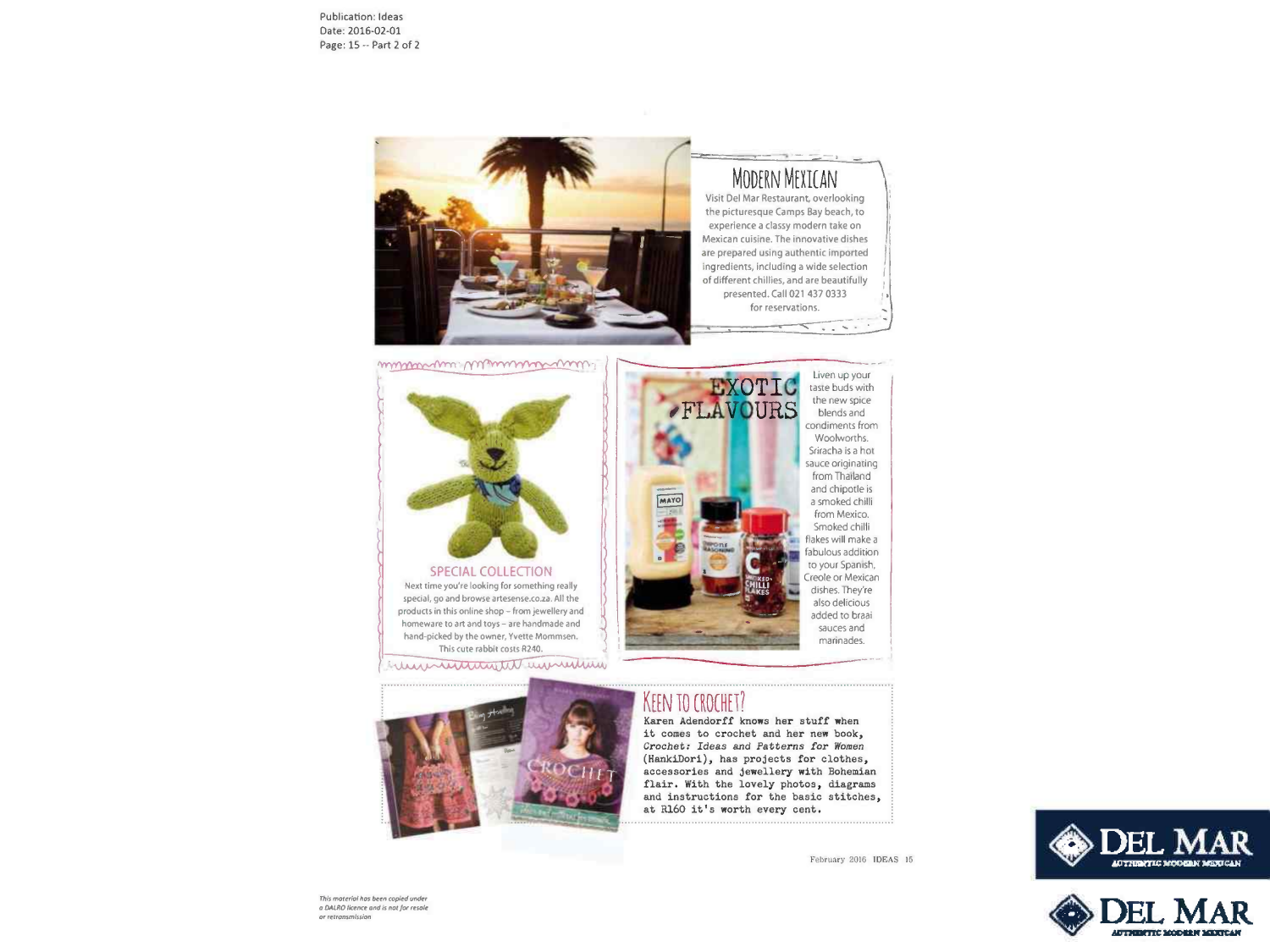# **IDEES MAGAZINE**

Publication: Idees Date: 2016-02-01 Page- 14·· Part 1 of 2

> NUWE DINGELJOU NUUS! . Nuwe winkels & handwerk: Dala Watts (dwatts@media24.com) I Kosnuus: Louisa Holst (ideasmagazinefood@gmail.com) Dekor en modenuus: Carin Smith (carin.smlth@media24.com)

Hier is dié maand se slim planne en produkte vir jou en jou huis en kombuis.



14 IDEES Februarie 2016

This material has been copied under  $e$  DALRO licence and is not for resole or retransmission